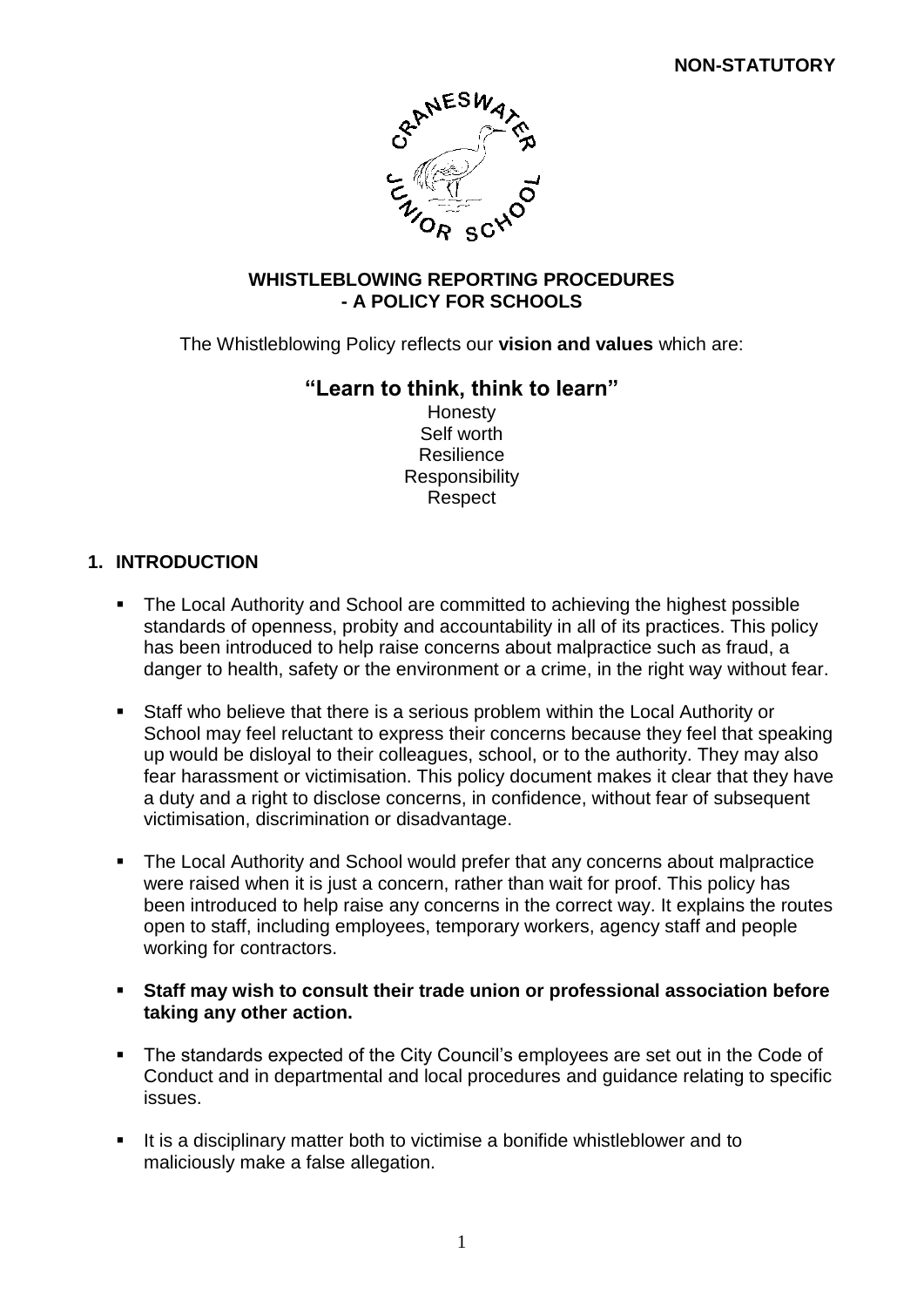- Disclosers will be protected if they meet the legal requirements, which generally require the worker to be acting in good faith.
- The Grievance Policy should be used when a member of staff wishes to raise a grievance relating to their own employment. The Dignity at Work policy outlines how to deal with cases of discrimination, harassment, victimisation or bullying in the workplace. These documents can be obtained from the Headteacher or the CFL Human Resources Team.
- This policy is also separate from external complaints procedures for use by pupils/parents and members of the public.

Where there are complaint procedures in place for addressing problems with service issues, these should continue to be used by service users, other organisations and members of the public.

## **2. AIMS AND SCOPE**

### **This policy aims to:**

- provide information about what the whistleblowing process means for openness, confidentiality and anonymity.
- encourage staff to question and act upon concerns about malpractice and to feel confident in raising serious concerns;
- **PEDIED FIGHTER INTERETATION Provide avenues for staff to raise those concerns:**
- **EXE** ensure that staff raising concerns receive feedback on any action taken, if possible;
- **PED FIGHT CONTEGE** TO staff on how to take matters further if they are not satisfied;
- reassure staff that they will be protected from possible reprisals or victimisation if they have made the disclosure in good faith.

#### **Possible issues include:**

- conduct which is an offence or a breach of law;
- health and safety risks (to pupils and members of the public as well as to staff):
- damage to education property;
- **unauthorised use of public funds and resources;**
- **fraud and corruption;**
- abuse of clients:
- **abuse or intimidation of staff:**
- **•** other unethical conduct.

This list is not exhaustive.

This policy is intended to cover major concerns that staff might have.

### **3. SAFEGUARDS**

### **Your safety**

It is recognised that it may be difficult to raise a concern. The law gives certain safeguards if a concern is raised as a whistleblower and the Local Authority and School will not tolerate the victimisation or harassment of anyone who has raised a concern in good faith. If it is felt that this has happened, you must report it and the conduct will be treated seriously. The Local Authority and School will encourage its contractors to do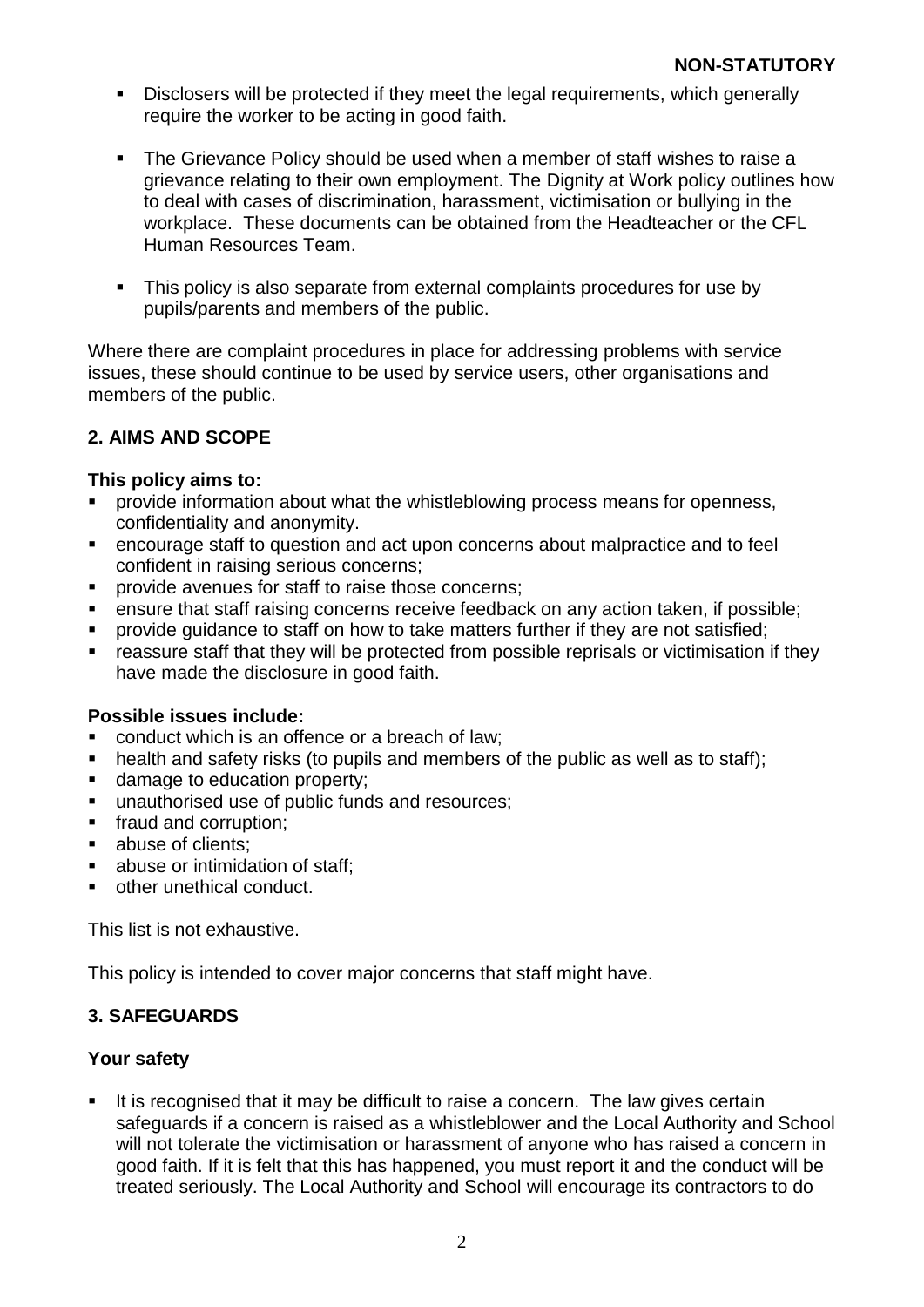the same. Provided that the concern is raised honestly, a member of staff will not be at risk of losing their job or suffering any form of retribution for doing so even if they are mistaken.

- If a member of staff makes an allegation in good faith but it is not confirmed by the subsequent investigation, no action will be taken against them. This assurance is not extended to anyone who maliciously raises a concern they know is untrue. Such conduct may be liable to disciplinary action.
- **If disciplinary action or redundancy procedures have already been started, raising a** concern will not, in itself, halt them.

## **Your Confidence**

- With these assurances we hope staff will raise concerns openly in the normal way. However, it is recognised that there may be some circumstances when it would be preferable to speak to someone in confidence. If so, please state this when the concern is raised.
- Keeping a confidence means that if a member of staff asks not to disclose their identity, this will not be done without consent, unless it is legally required to do so.

# **Anonymity**

Please remember that if a member of staff raises a concern anonymously, it is much more difficult to look into the concern. It is more difficult to protect a member of staffs' position or to inform them of the outcome. The same support and assurances can not be guaranteed if a concern is reported anonymously.

### **Support**

- **The School and Local Authority will take steps to minimise any difficulties which a** member of staff may experience as a result of raising a concern. For instance, if they are required to give evidence in criminal or disciplinary proceedings the Local Authority will arrange for advice and support to be provided. The School and Local Authority will also consider practical issues such as travel costs and the implications of spending time away from the workplace.
- Support is available at all stages of the process from the confidential counselling and support service*.* Contact details are provided in Section 7 below.

# **4. HOW CONCERNS CAN BE RAISED**

- Firm evidence of malpractice is not required before raising a concern. However, the concern will need to be explained as fully as possible with the information or circumstances that gave rise to the concern. The earlier the concern is raised, the easier it may be to resolve.
- **Most concerns should be resolved simply and effectively at the lowest possible level** within a member of staff's school, section, team or work area. This will normally entail staff raising concerns with their immediate manager, supervisor, headteacher or union or professional association representative. However this will depend on the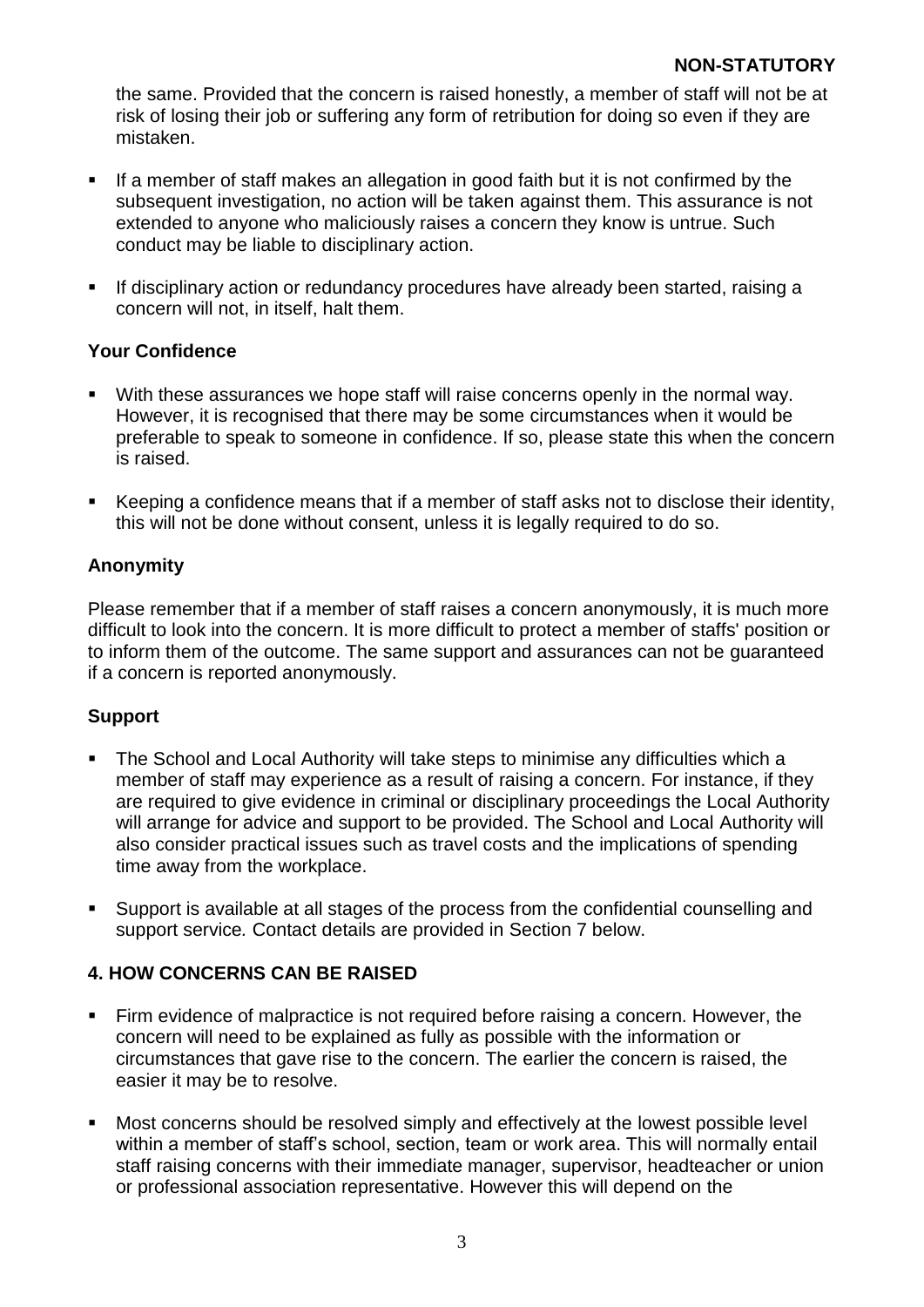seriousness and sensitivity of the issues involved and who is suspected of malpractice It should be noted that all concerns relating to financial malpractice should be raised with the Strategic Director, Children, Families and Learning.

- If a member of staff feels unable to raise the matter with a manager, supervisor or the headteacher for whatever reason, or they feel that the concern has not been properly addressed they are advised to contact one of the following:
	- The Chair of Governors; or
	- The Strategic Director, Children, Families and Learning.

The flowchart in Annex 1 clarifies the process for raising concerns and contact details are provided in Section 7 below.

- The concern may be raised orally, or in writing.
- There is no definite time limit for raising concerns; whether an issue will be dealt with viably after a long period of time will depend on the circumstances.
- Staff may wish to discuss their concerns with a colleague first and may find it easier to raise the matter if there are two (or more) people who have had the same experience or concerns. However, staff should also be prepared to give their own individual account during the investigation process.
- At any stage of the procedure, the employee may be accompanied by a representative from their trade union, professional association or friend or colleague.

## **5. HOW THE SCHOOL AND LOCAL AUTHORITY WILL RESPOND**

- The School/Local Authority will always respond to concerns raised by staff and there will be an investigation by management. Further courses of action will vary, depending on the issue, but could include:
	- using the school's disciplinary process;
	- **EXTERNITHE INTERNITY Internal Audit, again resulting in use of the disciplinary process if** appropriate;
	- **F** referral to the Audit Commission;
	- **•** referral to the police.
- When deciding on which course of action is appropriate, the Local Authority will consider public interest as an over-riding principle.
- Within ten working days of the concern being raised, and if it is not anonymous, the headteacher/line manager receiving the disclosure will write to the member of staff to:
	- **EXE** acknowledge that the concern has been received;
	- Summarise the concern and ask to be contacted if the concern has been misunderstood or any information is missing.
	- $\blacksquare$  indicate how it is proposed that the matter will be dealt with (i.e. whether further investigations will take place, and what form these will take);
	- **EXEDENT** indicate whether any initial enquiries have been made:
	- qive an estimate of how long it will take to provide a final response;
	- supply information on staff support mechanisms.
- The amount of contact between the headteacher/line manager considering the issue and the member of staff who has raised the issue will depend on the nature of the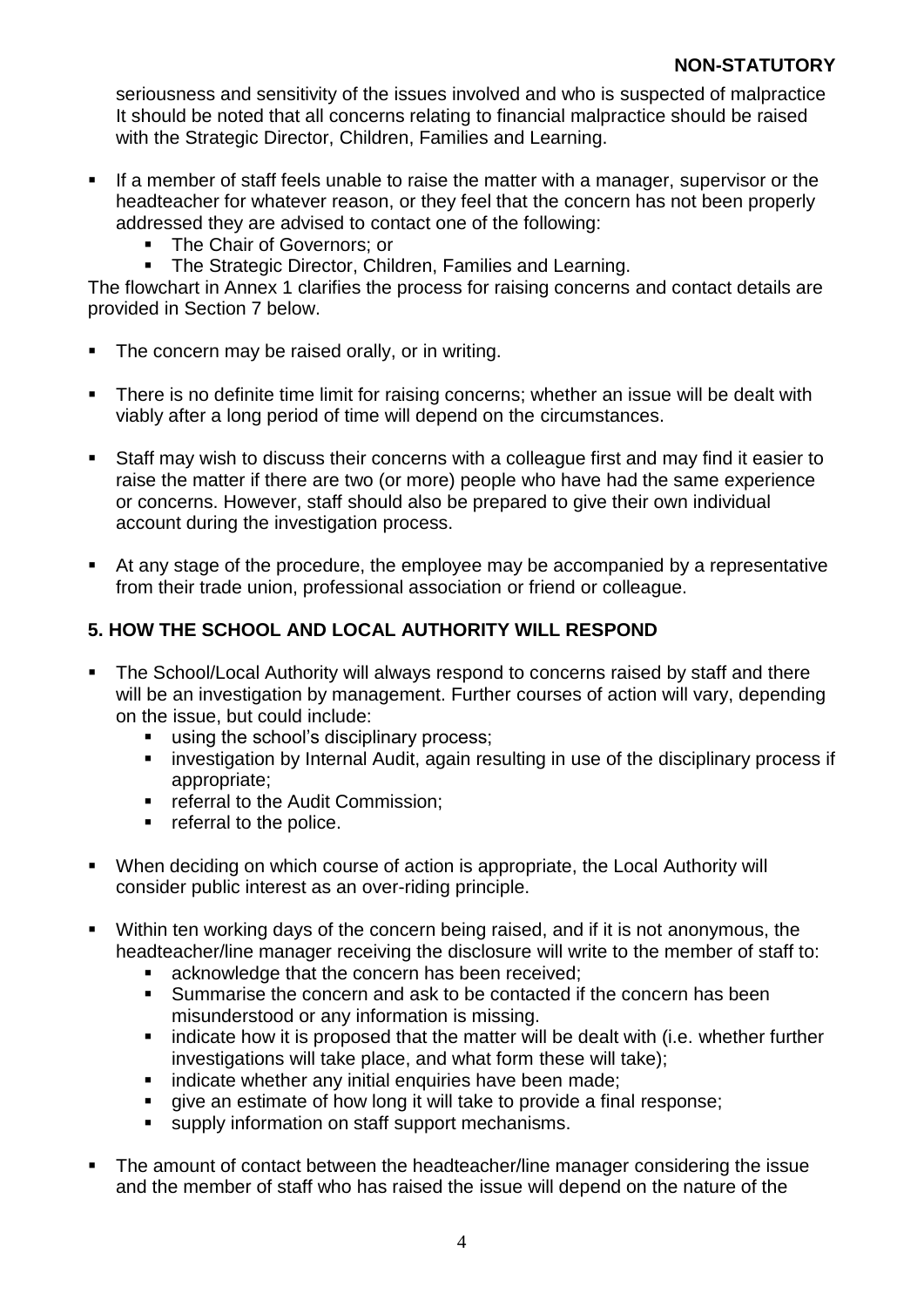matters raised, the potential difficulties involved and the clarity of the information provided. If necessary, further information will be sought from the person making the disclosure, ensuring that confidentiality is maintained.

- $\blacksquare$  It is accepted that a member of staff may want to be assured that the matter has been properly addressed and whenever possible, feedback will be provided on the outcome of any investigation. Please note, however, information about disciplinary or other action will not be provided when it infringes a duty of confidence that is owed to third parties.
- If the member of staff has a personal interest in the matter, it is asked that this is highlighted properly at the outset.
- **If the concern falls more properly within the Grievance Procedure or Dignity at Work** Procedure, the member of staff will be informed of this.

## **6. HOW THE MATTER CAN BE TAKEN FURTHER**

If a member of staff raising a concern is dissatisfied with the action taken, and wishes to take the matter outside the Local Authority or School, the following are examples of appropriate contact points:

### **External contacts:**

- **Department for Children, Schools and Families**
- An Elected Member of the Council:
- The Audit Commission:
- **A Trade Union or Professional Association;**
- The Local Government Ombudsman.

#### **Other contacts:**

- **The Citizen Advice Bureau;**
- Public Concern at Work (a national charity that gives advice on whistleblowing);
- Appropriate professional bodies or regulatory organisations. Full contact details are provided below.
- **If the matter is taken outside the Council, the member of staff should ensure that** confidential or privileged information is not disclosed, such as personal details about colleagues, or restricted financial information.
- Staff raising a concern externally should consider carefully whether this is the most appropriate course of action for resolving the issue and whether all reasonable, internal steps have been taken.

### **7. CONTACT DETAILS**

### **For general concerns (as appropriate):**

- The Headteacher.
- **The Chair of Governors.**
- A Senior Manager in the school.
- The Assistant Head of Human Resources, CFL (Tel: 023 9284 1220).
- **The Strategic Director, Children, Families and Learning (Tel: 023 9284 1202).**